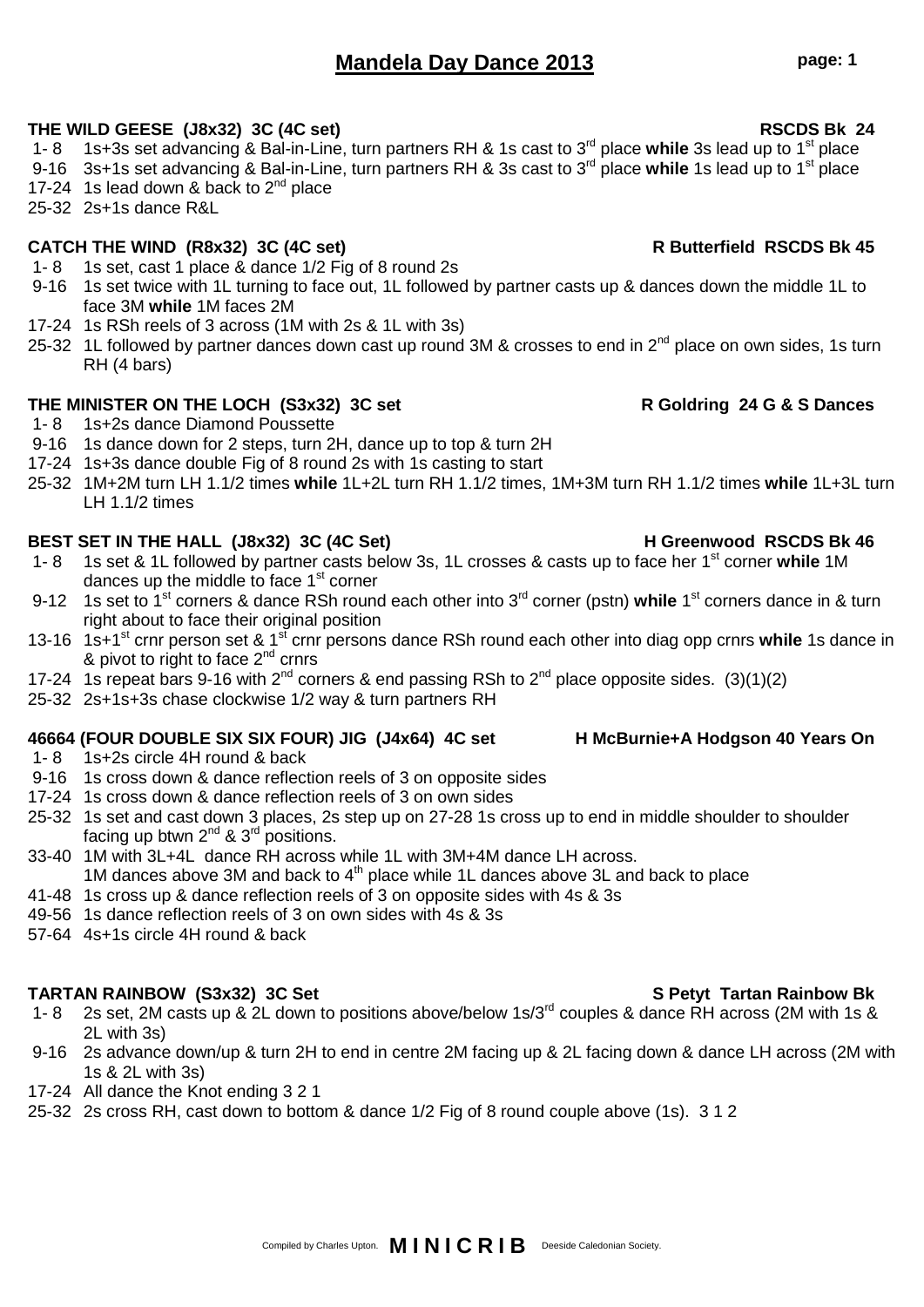# **Mandela Day Dance 2013 page: 2**

### **TRIBUTE TO THE BORDERS (J8x32) 3C (4C set) R Goldring RSCDS Leaflet 11**

- 1- 8 1s cross RH & cast 1 place, turn RH 1.1/2 times to end in prom hold facing 2M
- 9-16 1s dance 1/2 RSh reel of 3 on Mans side, cross to face 3L & dance 1/2 RSh reel on Ladies side 1s end facing 3L (in top place)
- 17-24 1s set to 3L, turn & set to 2L, turn & set to 2M, turn & set to 3M ending with 3s+1s+2s in centre ready for Allemande
- 25-32 3s+1s+2s Allemande

### **LAND OF THE HEATHER HILLS (S4x32) 4C set 3s & 4s on opp sides B Priddey Capercallie Bk**

- 1- 8 1s & 4s set, 1L followed by partner cast to dance Fig of 8 on Ladies side round 2L+3M & end diagonally facing 2M (partner behind her) **while** 4L followed by partner cast to dance Fig of 8 round 3L+2M & ends diagonally facing 3M (2s & 3s step up/down on bars 7-8)
- 9-16 1s+4s dance 1/2 diagonal Alternating Tandem reel of 4 with 1<sup>st</sup> corners, 1s+4s pass LSh (1/2 turning other partner LH) & dance a 1/2 Alternating Tandem reel of 4 with 2<sup>nd</sup> corners & end passing LSh (1/2 turning other partner) & face 1<sup>st</sup> corners
- 17-24 1s+4s repeat above reels, pass LSh & 1/2 turn other partner to end singly on opposite sides (from which they started) order 2 (1) 4 (3)
- 25-32 All dance 1/2 reels of 4 on sides, 1s+4s do not pass LSh but turn 2H to (3)(1) 4 2, all set & cross RH

### **NEVER AT SEA (R3x48) or (R6x48) 6C Set 4s, 5s & 6s on opp sides J Haddow**

- 1- 8 1s cross RH & cast to 2nd place, cross LH & cast to 3rd place **while** 6s cross RH & cast to 5th place, cross LH & cast to  $4<sup>th</sup>$  place
- 9-16 1M+6L Prom hold dance reel of 3 with 4s (pass 4M LSh to start) **while** 6M+1L dance reel of 3 with 3s (pass 3M LSh) end 1s in 3<sup>rd</sup> place side by side facing up & 6s in 4<sup>th</sup> place facing down ready for...
- 17-24 1s & 6s dance reflection reels on sides dancing up/down between 3s/4s to start
- 25-32 1s+6s dance R&L ending with 1s facing up & 6s facing down
- 33-36 End couples cross RH **while** cple in 2nd+3rd pl **also** cple in 4th+5th pl dance 1/2 RH across & all (1st+2ndpl, 3<sup>rd</sup>+4<sup>th</sup>pl, 5<sup>th</sup>+6<sup>th</sup>pl) change pl LH on side
- 37-40 Repeat bars 33-36
- 40-44 Repeat bars 33-36
- 45-48 All turn partners RH 5 4 6(1)(3)(2)
- Dance 3 times to end  $6\ 5\ 4(3)(2)(1)$  or 6 times to end  $1\ 2\ 3(4)(5)(6)$

### **SHIFTIN' BOBBINS (R8x32) 3C (4C set) R Clowes Ormskirk 6**

- 1- 8 1s cross RH to double triangle position with 2s+3s & set, 1s cast up to top & dance down until they are between 2s & 3s
- 9-16 1L dances RH across with 2M+3M **while** 1M dances LH across with 2L+3L, 1s followed by 2s+3s dance down centre
- 17-24 3s followed by 2s+1s dance up & 3s+2s cast down to places, 1L dances LH across with 2M+3M **while** 1M dances RH across with 2L+3L
- 25-32 1s dance up to top & cast down to  $2^{nd}$  place opposite side, 1s dance 1/2 Fig of 8 around 2s to end in  $2^{nd}$ place on own sides

### **MISS JOHNSTONE OF ARDROSSAN (R5x32) 5C set Resoluting 14 Social Dances**

- 1- 8 1s set & cast 1 place, 1s followed by 3s dance up & cast 1s to  $3^{rd}$  place & 3s to  $2^{nd}$  place
- 9-16 1s cross down & dance reflection reels of 3 with 4s+5s on opposite sides 1s end in 3<sup>rd</sup> place opposite sides
- 17-24 1s cross up & dance reflection reels of 3 on own sides with  $2s+3s$  1s ending in  $3<sup>rd</sup>$  place own sides
- 25-32 1s set & cast down 1 place, 1s followed by 5s dance up between 4s & cast 1s to 5<sup>th</sup> place & 5s to 4<sup>th</sup> place